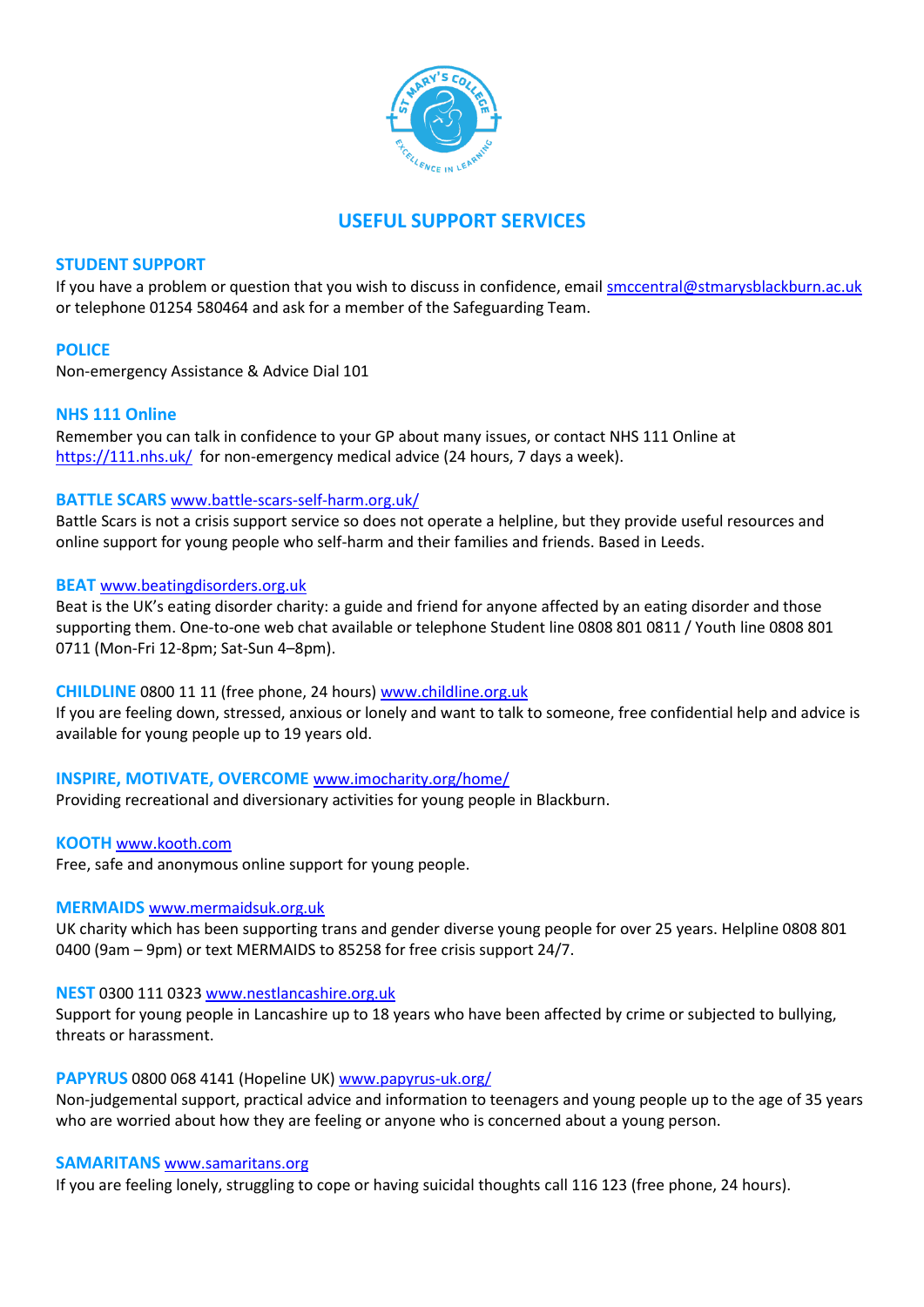## **SEXWISE** [www.sexwise.fpa.org.uk/](http://www.sexwise.fpa.org.uk/) and **BROOK** [www.brook.org.uk/](http://www.brook.org.uk/)

For information and support about sexual health, contraception, sexually transmitted infections (STIs), HIV, unplanned pregnancy, sexting, staying safe and online dating, seek help if you've been sexually assaulted.

## **SHOUT** Text 85258 (or Text 'YM' if you are under 19) [www.giveusashout.org/](http://www.giveusashout.org/)

A free, confidential, 24/7 text messaging support service for anyone who is struggling to cope because they are anxious, stressed, depressed, suicidal or overwhelmed and need help.

## **STOP BREATHE THINK** [www.snow-camp.org.uk/stopbreathethink/](http://www.snow-camp.org.uk/stopbreathethink/)

Are you a young person who needs help? [Text BREATHE to 85258](sms:85258&body=BREATHE) for free and confidential support.

## **STEM 4** [https://stem4.org.uk/#](https://stem4.org.uk/)

Support for young people, their families and friends about coping with feelings of anxiety, depression, self-harm, eating disorders and addiction. Helpful advice about dealing with change and developing resilience.

**THINK U KNOW** [www.thinkuknow.co.uk](http://www.thinkuknow.co.uk/)

## **CEOP INTERNET SAFETY CENTRE** [www.ceop.police.uk/Safety-Centre/](http://www.ceop.police.uk/Safety-Centre/)

Advice about staying safe, managing your identity, dealing with pressure, bullying or manipulative behaviour online.

## **WELLBEING AND MENTAL HEALTH HELPLINE** [www.lancs-mentalhealthhelpline.nhs.uk](http://www.lancs-mentalhealthhelpline.nhs.uk/)

Feeling low need support and want to talk? For a confidential, listening and information service, free phone 0800 915 4640 (Mon-Fri 7-11pm; Sat-Sun 12-12pm).

## **YOUNG MINDS** [www.youngminds.org.uk](http://www.youngminds.org.uk/)

Support, information and advice about mental health and emotional wellbeing for young people. Young Minds also provide a telephone helpline for parents and carers: 0808 802 5544. <https://youngminds.org.uk/blog/looking-after-your-mental-health-while-self-isolating/>

# **SUPPORT FOR YOUNG PEOPLE ABOUT DRUGS, ALCOHOL AND SMOKING:**

**EARLY BREAK** 0161 723 3880 (weekdays) [www.earlybreak.co.uk](http://www.earlybreak.co.uk/)

**FRANK** 0300 123 6600 [www.talktofrank.com](http://www.talktofrank.com/) Text 82111

## **WE ARE WITH YOU (FORMERLY ADDACTION)** [www.wearewithyou.org.uk](http://www.wearewithyou.org.uk/)

Advice for young people under 25 who live in Lancashire who are worried about their drug and alcohol use, or someone else that they care about. One-to-one web chat via the website or 0808 164 0074 (Burnley) or 0808 164 0074 (Preston).

## **GO2 / CHANGE GROW LIVE** [www.cri.org.uk](http://www.cri.org.uk/)

Free and confidential drug and alcohol service for young people in Blackburn with Darwen 01254 495014 select Option '2' or visit [www.cri.org.uko](http://www.cri.org.uk/)r email [inspirebwd.referrals@cgl.org.uk](mailto:inspirebwd.referrals@cgl.org.uk)

**STOP SMOKING SERVICE** 0800 328 6297 (free phone) [www.quitsquad.nhs.uk](http://www.quitsquad.nhs.uk/)

#### **BREATHING SPACE** [www.breathingspacelancs.org.uk](http://www.breathingspacelancs.org.uk/)

For young people aged 14-25 who are having problems at home, thinking of leaving or been told to move out. Help and advice, including communication within families and safe accommodation. **Blackburn with Darwen - Nightsafe** 01254 503067

**Hyndburn & Ribble Valley** - YNOT Aspire 01254 352592

**Pendle and Burnley** – HAPI SafeSpace 01282 619192

**Rossendale** – HAPI SafeSpace 01706 212894